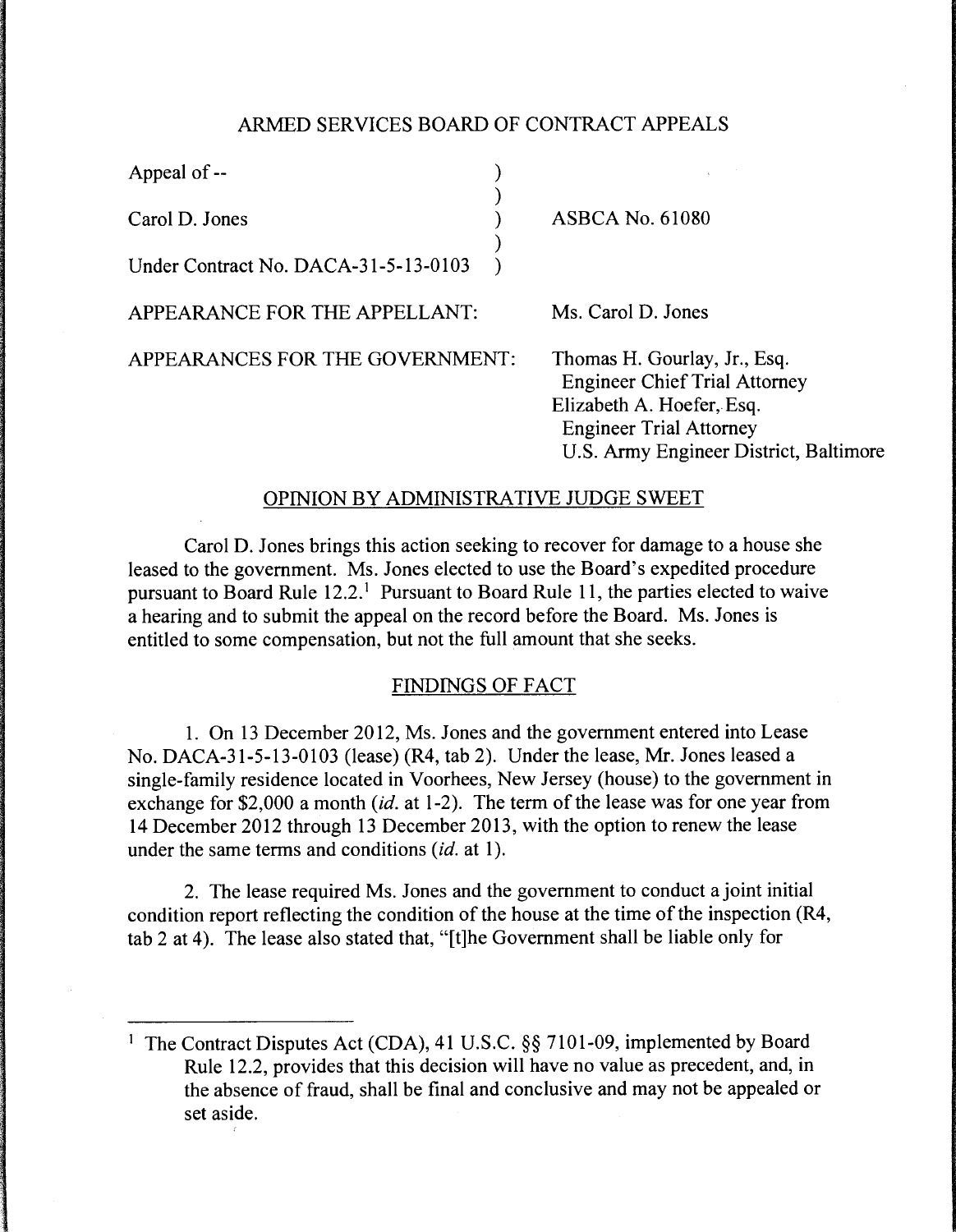damages resulting from negligence or misconduct of the Occupant or Government personnel" *(id.* at 5). Further, the lease stated that:

> A. Upon vacating the premises, a final joint inspection and condition report shall be conducted. Upon written notice, the lessor may require restoration of the demised premises, when damage beyond normal wear and tear exists. The referenced notice shall be delivered to the Government prior to the termination of this lease.

B. The Government shall not restore either physically or by payment in lieu thereof: 1) reasonable and ordinary wear and tear...or 4) the interior paint of the demised premises, when the Government has possessed the leased premises for three or more years prior to the date of termination.

C. In the event restoration is warranted, the Government shall pay to the Lessors a sum of money depreciated for normal wear and tear representing a value of either the diminution in the fair market value of the property due to the failure to restore, or the actual cost of restoration, whichever is the lesser amount.

*(Id.* at 6)

3. Ms. Jones and the government conducted an initial survey on 14 November 2012, and the lease commenced on 14 December 2012 (R4, tab 3 at 1).

4. Photographs show damage to the house during the lease. First, the tenant painted the living room, dining room, hallway, kitchen, and sun-room. (R4, tab 11 at 49-53) Second, the tenant affixed sports stickers to the walls, which required repainting *(id.* at 58). Third, there was damage to french doors, which appear to have been caused by a dog gnawing on the doors *(id.* at 54-55). Fourth, the garbage disposal was jammed with something that appears to be glass or metal *(id.* at 57). Fifth, there was a gritty substance in the washing machine *(id.* at 60, 62). Sixth, Ms. Jones claims that the microwave oven was not working at the end of the lease *(id.* at 3 ).

5. On 12 October 2016, the Army Corps of Engineers (Corps) sent Ms. Jones a notice that the government would terminate the lease effective 12 November 2016  $(R4, tab 4 at 1).$ 

6. On 28 October 2016, Ms. Jones and the government conducted an exit survey (R4, tab 3 at 1). Both parties signed the exit survey, which stated that "[w]e,

 $\lambda$ 

2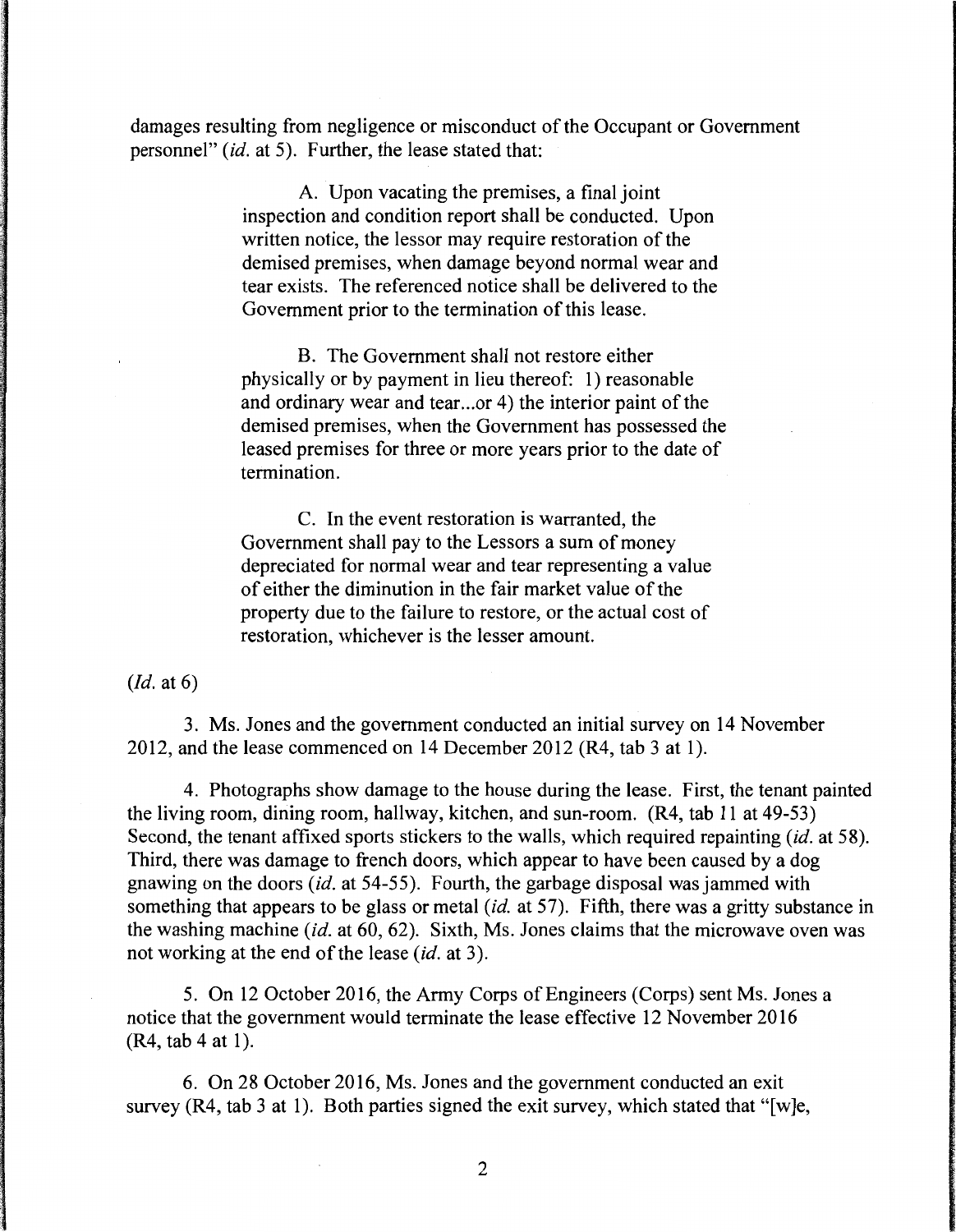the undersigned, jointly made a survey and inspection of the condition of the property mentioned above. We agree that as of the date of survey, the condition of the property is as described herein." *(Id.)* The exit survey rated various aspects of each room on a scale of good, fair, or poor *(id.* at 2-11 ). There also was a space for comments *(id.).*  The below table compares the ratings on the initial survey and exit survey, and describes the comments on the exit survey, for relevant items:

| <b>Item</b>       | <b>Initial Survey</b> | <b>Exit Survey</b> | <b>Exit Survey</b><br><b>Comment</b> |
|-------------------|-----------------------|--------------------|--------------------------------------|
| Living Room Paint | Good                  | Fair               | None                                 |
| Dining Room Paint | Good                  | Fair               | None                                 |
| Kitchen Paint     | Good                  | Good               | None                                 |
| Kitchen Wallpaper | Good                  | Good               | None                                 |
| Disposal          | Good                  | Poor               | Does not work                        |
| Microwave         | Good                  | Poor               | Does not work                        |

(R4, tab 3 at 2-4, 8-10) There was no survey for the sun-room or hallway *(id.).* 

7. On 28 October 2016, Mr. Jones signed a release (R4, tab 6 at 1). The release stated that:

> Upon lease termination there were no restoration costs other [than] reasonable and ordinary wear and tear. I hereby release and forever discharge the Government, its officers, agents, and employees, from all claims for damages or for the restoration, and from all liability that may arise out of said lease and the occupation by the Government of the property (except any unpaid rent due).

*(Id.)* 

8. On 12 November 2016—more than three years after the tenant took possession-the government terminated the lease (R4, tab 4 at **1** ).

9. On 17 November 2016, Ms. Jones and her husband sent an email to the Corps requesting compensation for cleaning, painting, damaged appliances, and stained carpets (R4, tab 7 at 1).

10. On 26 December 2016, Mr. Jones filed a claim for \$6,956.35 with the contracting officer (CO) for restoration costs related to cleaning, painting, damaged appliances, and miscellaneous items (R4, tab 10). That claim did not mention any damage to the french doors as a result of a dog *(id.).*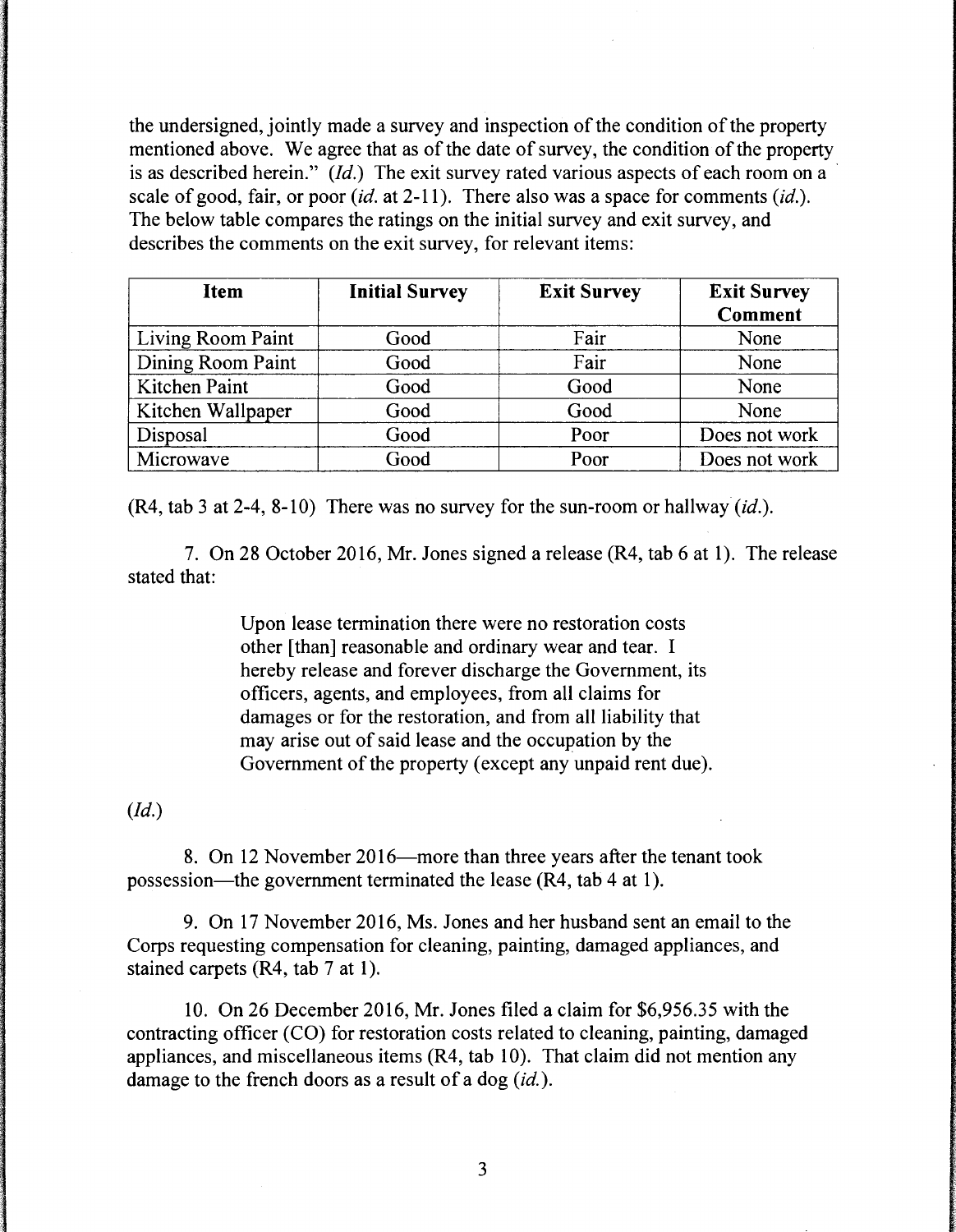11. On 6 February, 2017, the CO issued a final decision, granting Ms. Jones' claim in part, and denying it in part (R4, tab 11 at 18-25). In particular, the CO found that, "[t]he Release and Inspection Report signed by [Ms. Jones] are presumptively valid" *(id.*  at 23). The CO continued that "[n]otwithstanding the above presumption that the Release is valid, I have evaluated all of the evidence submitted by claimant in support of her claim, particularly the photographic evidence" *(id.).* The CO found that Ms. Jones was entitled to \$1,346.65 for restoration costs related to cleaning and some miscellaneous items *(id.* at 23-24). However, the CO found that the lease precluded recovery for painting *(id.).*  Moreover, the CO found that there was no evidence that the tenant caused the damage to the appliances, and that appliance damage typically constitutes normal wear and tear *(id.).*  The CO ignored the lease clause requiring written notice *(id.* at 18-25).

12. This appeal followed. In the notice of appeal, Ms. Jones seeks, *inter alia,*  to recover her restoration costs related to painting, damaged walls due to stickers, damaged appliances, and damaged french doors. Ms. Jones' restoration costs are as follows:

| Item                    | <b>Restoration Costs</b> |  |
|-------------------------|--------------------------|--|
| Painting                | \$3,900.00               |  |
| Wall damage             | \$400.00                 |  |
| Washing machine damage  | \$497.70                 |  |
| Garbage disposal damage | \$339.00                 |  |
| Microwave oven damage   | \$148.00                 |  |
| French Doors damage     | \$1,137.09               |  |

(App. reply br. 2, 4; R4, tab 11 at 8, 13-15)

# DECISION

Ms. Jones is entitled to some, but not all, of the damages she seeks.<sup>2</sup>

# I. *Jurisdiction*

The Board does not possess jurisdiction over Ms. Jones' \$1,137.09 claim regarding the french doors. The Board does not possess jurisdiction to entertain a claim unless it was presented to the CO. *Monica Walker*, ASBCA No. 60436, 16-1 BCA ¶ 36,452 at 177,656. A claim is a new claim that was not presented to the CO if it is not based upon a common or related set of operative facts. *Id.* (holding that a claim for painting costs was a new claim

<sup>&</sup>lt;sup>2</sup> Ms. Jones also seeks \$75 for a broken door handle, and \$250 for door locks (app. reply br. at 4). She fails to even address those items in her brief, let alone establish that she incurred those restoration costs as a result of damage beyond normal wear and tear *(id.).* Therefore, her appeal as to those costs is denied.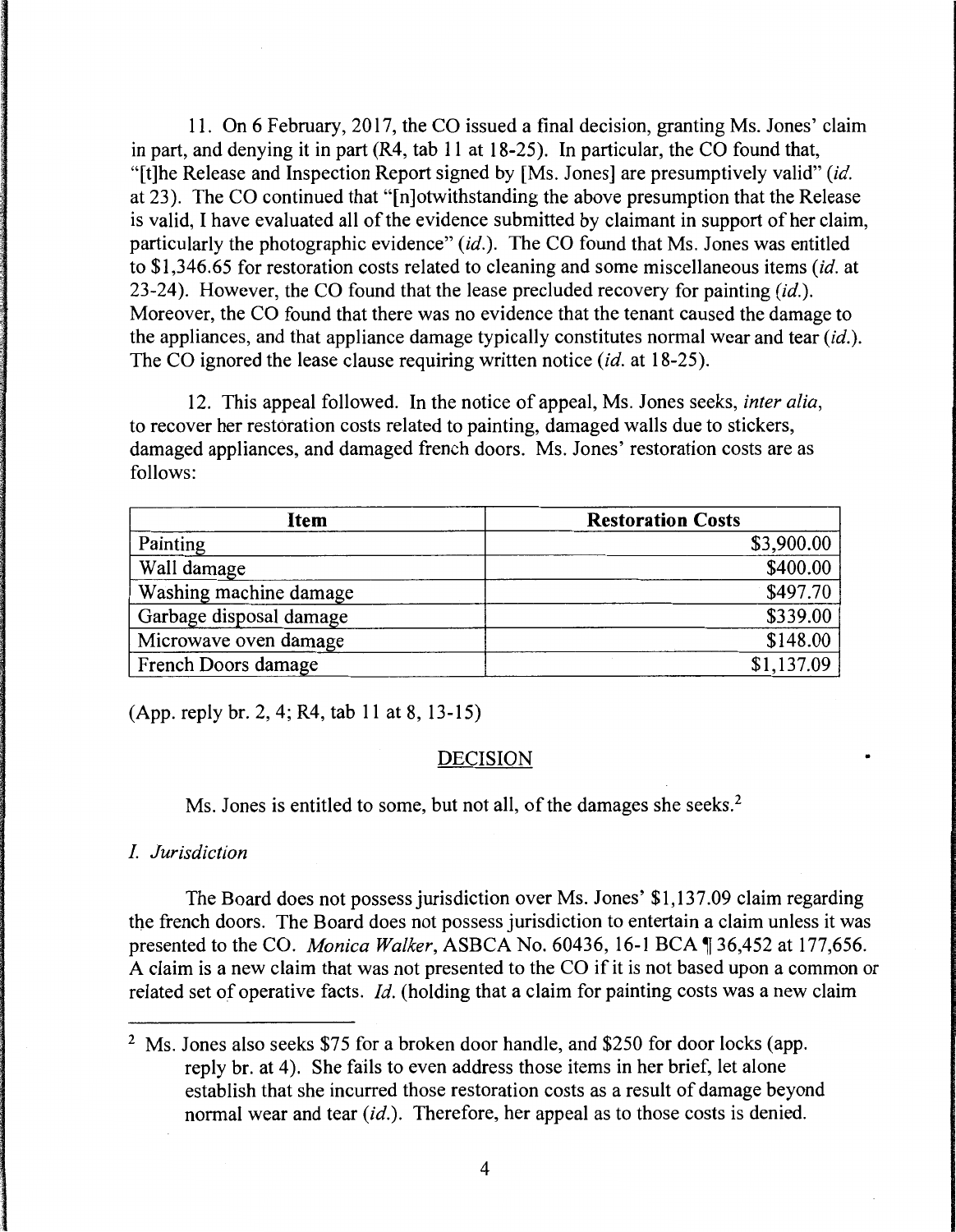because, while appellant submitted to the CO a claim for damage to her house, that claim did not address painting in particular).

Here, as in *Monica Walker,* while Ms. Jones' claim to the CO sought compensation for damage to her house generally, she did not address dog damage to the french doors in particular (finding 10). Therefore, the french doors claim is not based upon a common or related set of operative facts, so it is a new claim. As a result, the Board does not possess jurisdiction over the french doors claim.

#### *II Release*

The release does not bar Ms. Jones' claim. "Generally, a contractor who executes a general release is thereafter barred from claiming additional compensation under the contract based upon events that occurred prior to the execution of the release." *Vic Lane Constr., Inc., ASBCA No.* 30305, 85-2 BCA ¶ 18,156, at 91,145; *see also J.G. Watts Constr. Co. v. United States,* 161 Ct. Cl. 801, 806-07 (1963). Nevertheless, a claim may be prosecuted despite the existence of a general release when there was mutual mistake, fraud, duress, or "the conduct of the parties in continuing to consider a claim after the execution of the release makes plain that they never construed the release as constituting an abandonment of the claim." *Id.* at 807; *see also Winn-Senter Constr. Co. v. United States,* 110 Ct. Cl. 34, 65-66 (1948). Thus, "[w]hen the parties ignore the release, the Board will not consider it to bar the claim at issue." *Robert McMullan* & *Son, Inc.,*  ASBCA No. 15730, 71-2 BCA 19105 at 42,197; see also Community Heating & *Plumbing, Co. v. Kelso,* 987 F.2d 1575, 1581 (Fed. Cir. 1993).

Here, Ms. Jones executed a general release (finding 7). However, the CO continued to consider Ms. Jones claim after the execution of the release, which made plain that the government did not construe the release as constituting an abandonment of the claim (finding 11). Because the parties ignored the release, the Board does not consider it a bar to the claim at issue.<sup>3</sup>

#### *Ill Merits*

In addition to the \$1,346.65 to which the CO found Ms. Jones was entitled, she is entitled to \$836. 70 in restoration costs for damage to the garbage disposal and the washing machine. Under the lease, it is the government's responsibility to pay for restoration beyond normal wear and tear (finding 2). Here, the \$339.00 in damage to the garbage disposal was caused by the insertion of a hard object, which is the fault of the tenant and not normal wear and tear (finding 4). Likewise the \$497.70 in damage

 $3$  Likewise, while the lease required Ms. Jones to submit a written notice of damage before the termination of the lease (finding 2), the parties ignored that clause (finding 11). In any event, Ms. Jones provided written notice of appliance damage in the exit survey (finding 6).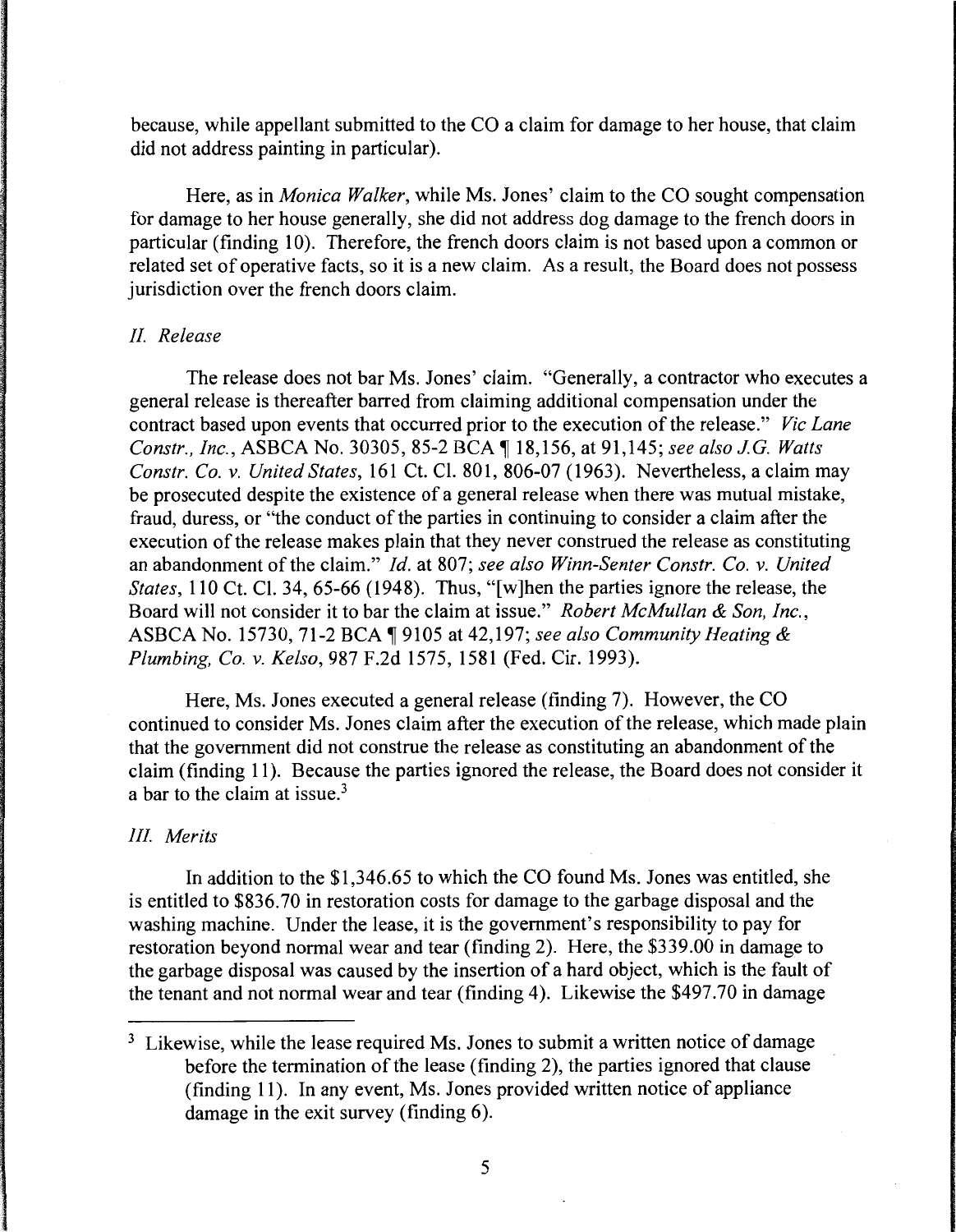to the washing machine cause by the persistent presence of a gritty substance is not the result of normal wear and tear *(id.). <sup>4</sup>*

However, Ms. Jones is not entitled to \$4,448 in restoration costs for painting, sticker damage to walls, and damage to the microwave oven. Ms. Jones is not entitled to the \$3,900.00 in restoration costs for painting. Where a lease states that the government is not liable for the cost of painting if a tenant occupies a house for three years, and the tenant occupies the house for three years, an appellant may not recover for the cost of painting. *Monica Walker*, 16-1 BCA \\$136,452 at 177,656-57. Here, the lease expressly provided that the government shall not pay for restoration of interior paint when the government has possessed the lease premises for three or more years (finding 2). Moreover, the government possessed the property for more than three years (finding 8). Therefore, the government is not required to pay for the restoration of interior paint.

Likewise, Ms. Jones is not entitled to \$400 for restoration of sticker damage to the walls because that restoration involved painting (finding 4). As discussed above, the lease precluded recovery for such painting (finding 2).

Finally, Ms. Jones is not entitled to the \$148.00 in restoration costs for damage to the microwave oven. As Ms. Jones concedes, there is no evidence that the tenant caused the damage to the microwave oven, or that such damage was beyond normal wear and tear. *Monica Walker*, 16-1 BCA ¶ 36,452 at 177,660.

# **CONCLUSION**

In addition to the \$1,346.65 found by the CO, Ms. Jones' appeal is sustained in the additional amount of \$836.70, with CDA interest to run from 26 December 2016, the date Ms. Jones' claim was submitted to the CO. This figure represents \$497.70 for costs related to the washing machine and \$339.00 for costs related to the garbage disposal. The remainder of the appeal is denied.

Dated: 8 May 2017

<u>Comes</u> R. dweet

Administrative Judge Armed Services Board of Contract Appeals

<sup>&</sup>lt;sup>4</sup> The government does not take issue with Ms. Jones' damages calculation.